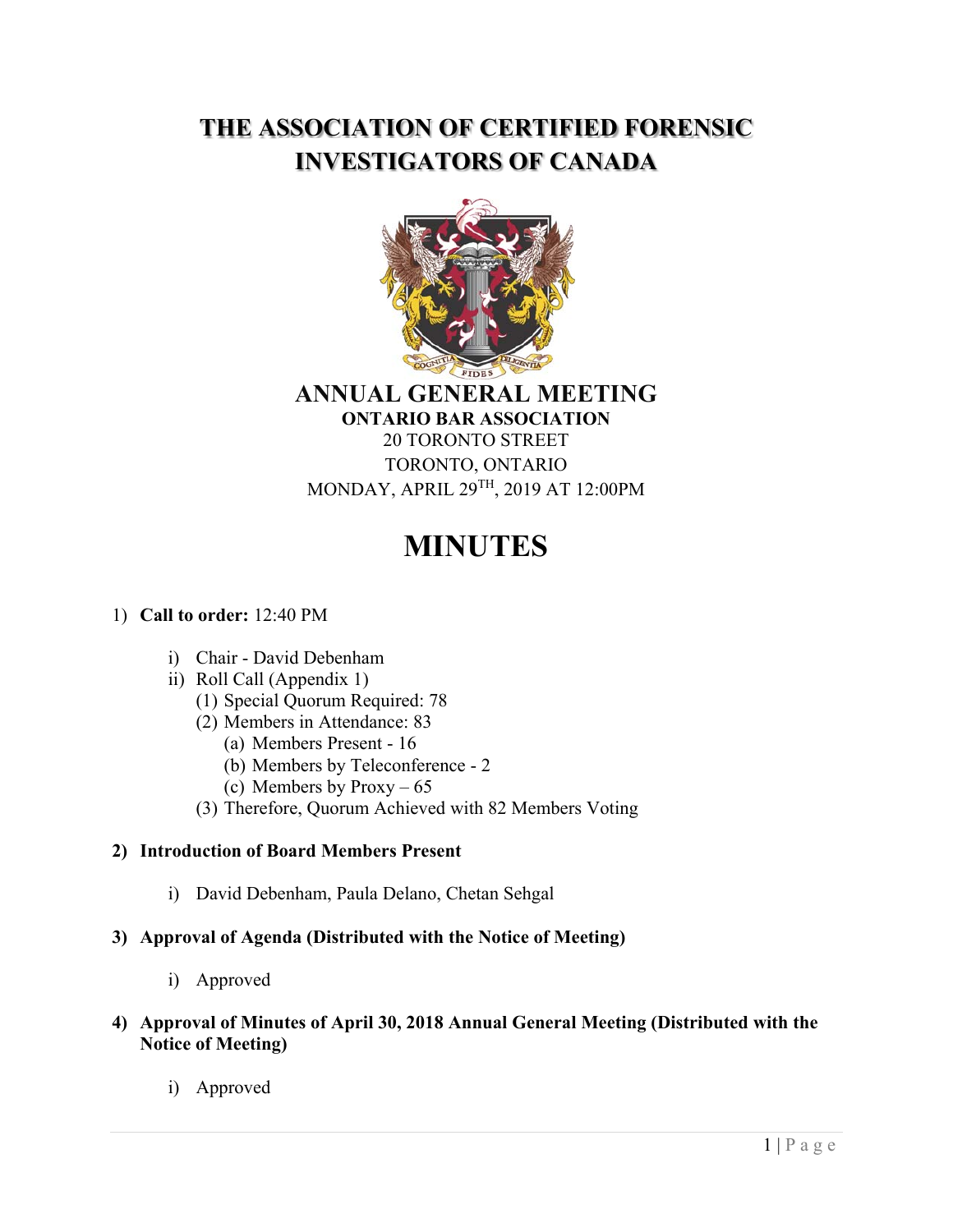#### **5) Approval of Financial Statements for the Fiscal Year Ended October 31, 2018 (Distributed with the Notice of Meeting)**

i) Approved

#### **6) Approval of Amendments to By-Law No.1 (Distributed with the Notice of Meeting)**

- i) "I move that the By-Law No.1 as amended and distributed with Notice of Meeting sent on the 29<sup>th</sup> of March 2019 be adopted" Moved by Enola Stoyle and Seconded by Paula Delano
- ii) Discussion recognition of the Certified Forensic Technician certification and reduction of quorum from 20% to 10%
- iii) Vote Unanimous approval

#### **7) Approval of Amendment to Articles of Continuance (Distributed with the Notice of Meeting)**

- i) "I move that the **Articles of Continuance** as amended and distributed with Notice of Meeting sent on the 29<sup>th</sup> of March 2019 be adopted" Moved by Enola Stoyle and Seconded by Paula Delano
- ii) Discussion remove restrictions on the activities of the Association
- iii) Vote Unanimous approval

#### **8) Other Business - Such other matters of business which may be brought before the meeting.**

- i) Trackers available
- ii) Affiliation application discount available to conference attendees
- iii) Door prize was drawn and presented "Law of Fraud and the Forensic Investigator"

#### **9) Adjournment**

i) Approved

**Adjourned:** 12:49 PM